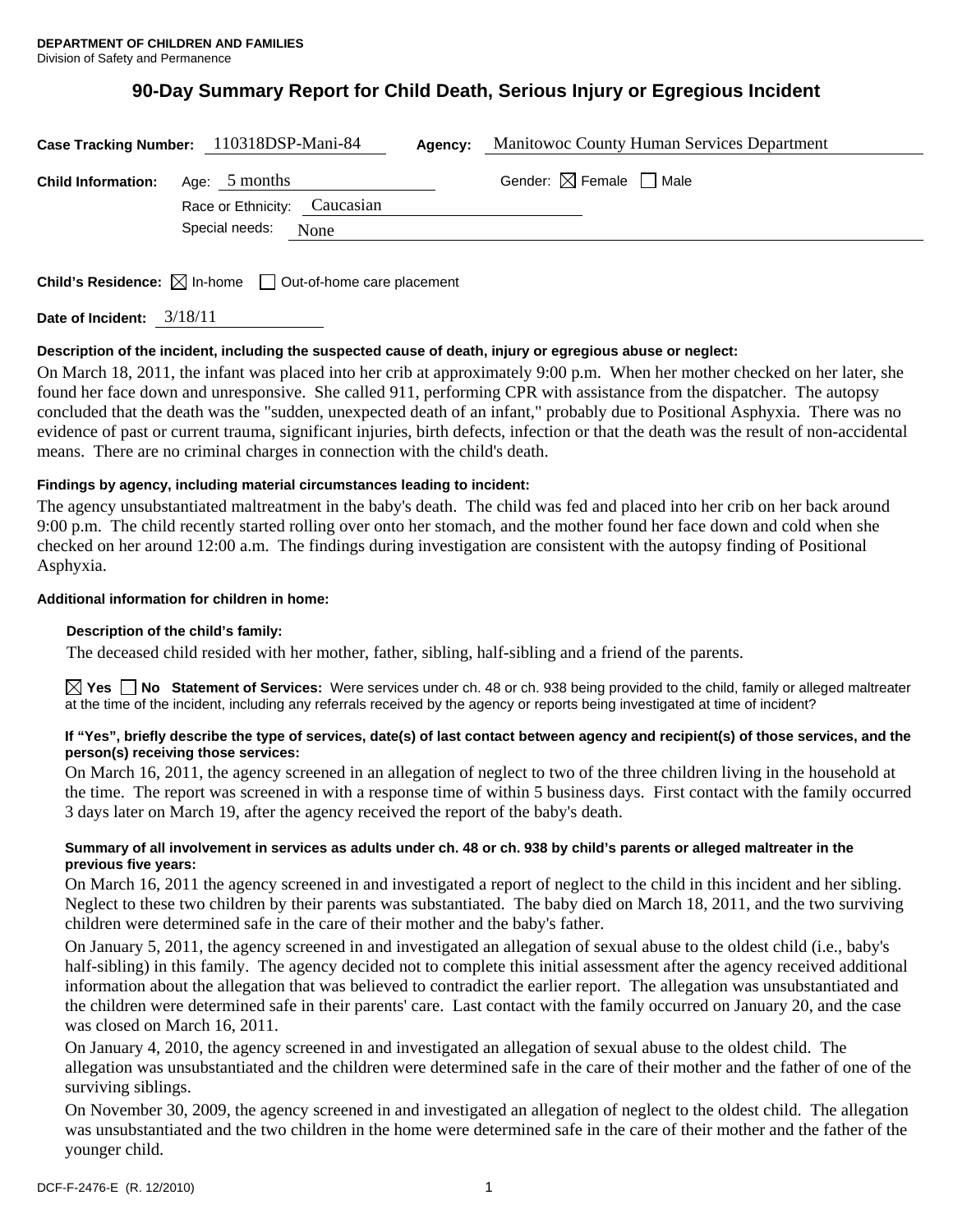On November 17, 2008, the agency screened in and investigated an allegation of neglect to the oldest child, who was the only child in the family at this time. The allegation was unsubstantiated, and the child was determined safe in the care of her mother and mother's boyfriend (i.e., the future father of the deceased baby and her sibling).

On April 7, 2008, the agency screened in and investigated an allegation of neglect to the oldest child, who was the only child living in the household at this time. Neglect was substantiated, and the child was determined unsafe in her parents' care. The child was placed into out-of-home care placement and reunified with her parents in July, 2008. At the time of this report, this oldest child had a sibling residing in an out-of-home care placement who was adopted by another family in July, 2008. The family had been receiving Ongoing Services from the agency since 2005.

On November 27, 2007, the agency screened in and investigated an allegation of neglect to the oldest child. The allegation was unsubstantiated and the child was determined safe in her parents' care. The family continued to receive Ongoing Services.

On January 26, 2007, Langlade Co. Dept. of Social Services, received and screened in a report of alleged neglect from residents of Langlade County caring for the oldest child, whose parents lived in Manitowoc County. Neglect to the child by her parents was substantiated, and she was determined unsafe in their care. The child was placed into out-of-home care placement and reunified with her parents in February 2007. The family continued to receive Ongoing Services.

On December 11, 2006, the agency screened in and investigated a report of neglect to the oldest child. Neglect was unsubstantiated and the oldest child was determined unsafe in her parents' care. The case was already open, and the family was receiving Ongoing Services from the agency since the removal of the child's sibling from the parents' care in 2005.

### **Summary of actions taken by the agency under ch. 48, including any investigation of a report or referrals to services involving the child, any member of the child's family living in this household and the child's parents and alleged maltreater at the age of 18 years or older:**

In October 2005, the agency screened in and investigated a report of alleged neglect to the then only child of this mother. The allegation was unsubstantiated, and the child was determined unsafe in her parents' care. The child was placed into out-of-home care and later (2008) adopted. The parents received Ongoing Services while the child was in foster care and after the birth of their second child, who is identified as the "oldest child" in the family of the deceased baby in the current incident.

### **Summary of any investigation conducted under ch. 48 or ch. 938 and any services provided to the family since the date of the incident:**

On March 16, 2011, the agency screened in and was investigating neglect allegations to the now deceased baby and her sibling. The baby died on March 19, and both the March 16 and March 19 investigations were concluded since the date of the incident. Maltreatment in the baby's death was unsubstantiated, and the surviving sibling and half sibling were determined safe in the care of the baby's parents. The March 16 allegation of neglect was substantiated, and the surviving children were determined safe in the care of the baby's parents. The family continues to receive Ongoing Services from the agency.

# **Additional information for children in out-of-home (OHC) placement at time of incident:**

# **Description of the OHC placement and basis for decision to place child there:**

# **Description of all other persons residing in the OHC placement home:**

**Licensing history:** Including type of license, duration of license, summary of any violations by licensee or an employee of licensee that constitutes a substantial failure to protect and promote the welfare of the child.

### **\* Summary of actions taken by agency in response to the incident:**

The agency screened in and investigated the baby's death, unsubstantiating maltreatment. Another investigation already in progress was concluded after the incident. Neglect to the deceased baby and her sibling was substantiated. The agency collaborated with law enforcement during the initial assessment. The agency implemented a protective plan to ensure the safety of the surviving children during the investigation. At the conclusion of both assessments, the children were determined safe in their parents' care. The family continues to receive Ongoing Services from the agency.

### **\*Summary of policy or practice changes to address identified issues:**

DCF-F-2476-E (R. 12/2010) 2